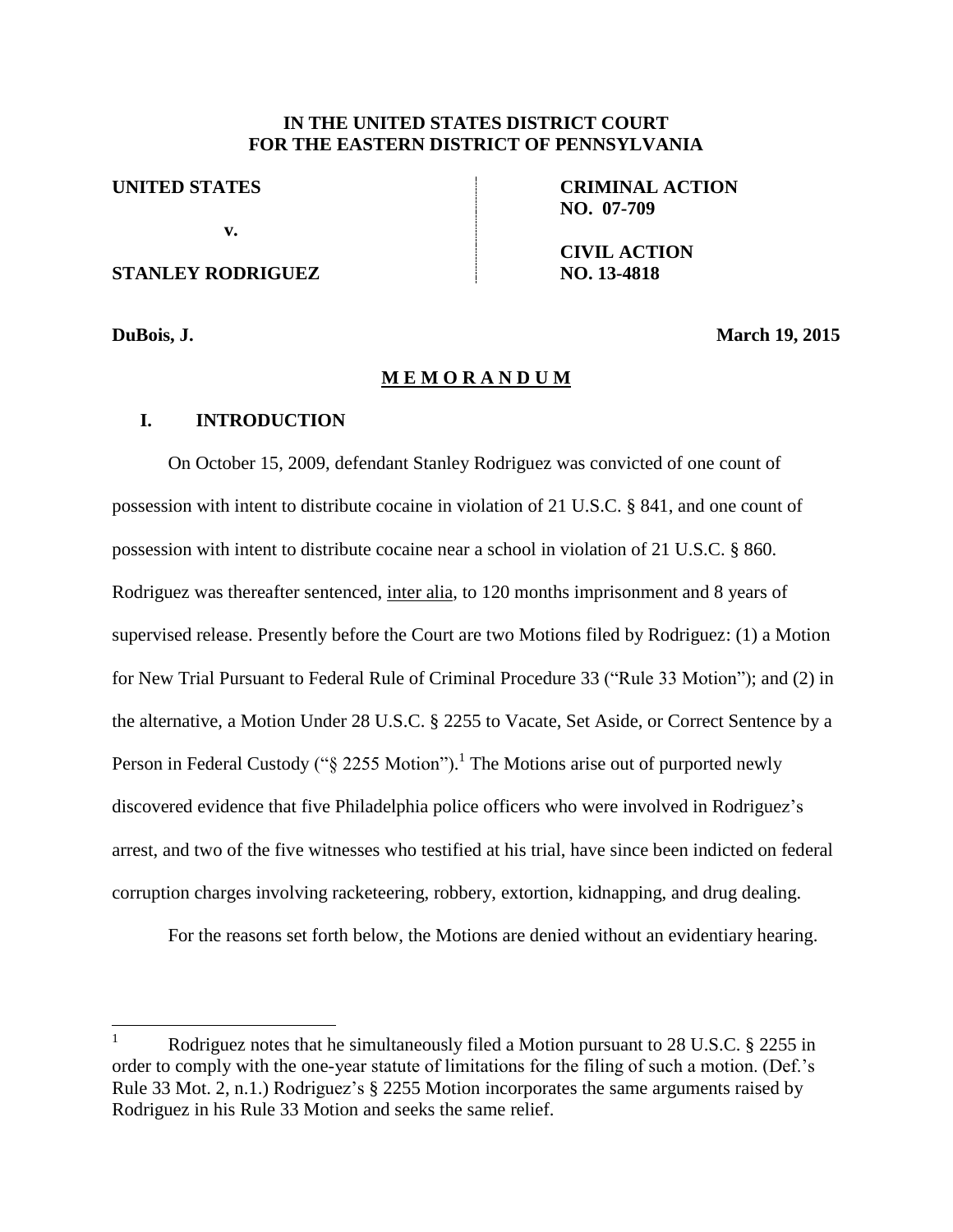### **II. BACKGROUND**

#### **A. Rodriguez's Trial**

On November 14, 2007, a Grand Jury in this District returned a two-count Indictment charging Rodriguez with the following crimes: Count One – possession with intent to distribute cocaine in violation of 21 U.S.C. § 841; and Count Two – possession with intent to distribute cocaine near a school in violation of 21 U.S.C. § 860. On April 10, 2008, the Government filed an Information pursuant to 21 U.S.C. § 851, to establish for the record that Rodriguez had a prior conviction for possession of a controlled substance with intent to distribute. The filing of the Information resulted in increased punishment — a ten-year mandatory minimum sentence of imprisonment. (Gov't Resp. to Def.'s Rule 33 Mot. 7.); see 21 U.S.C. §§ 841, 851.

Rodriguez's three-day trial began on October 13, 2009. The Government called five witnesses, all of whom were members of the Philadelphia Police Department's Narcotics Field Unit at the time: Officers Perry Betts; Sean O'Malley; Brian Reynolds; Robert Billips; and Sergeant Joseph McCloskey.

Officers Betts and O'Malley testified that, on September 9, 2007, while on patrol in an unmarked car in North Philadelphia, they observed Rodriguez conversing with the driver of a Toyota Camry, which was double-parked in the driving lane. (Gov't Resp. to Def.'s Rule 33 Mot. 2; Def.'s Rule 33 Mot. 7–8.) Officers Betts and O'Malley testified that they watched as Rodriguez reached into the driver's side of a Mercury Grand Marquis that was parked on the side of street and retrieved a black book bag. (Gov't Resp. to Def.'s Rule 33 Mot. 3; Def.'s Rule 33 Mot. 7–8.) Rodriguez then handed the book bag to the driver of the Camry, who reached into the back seat of the car, retrieved two plastic-covered, brick-shaped objects, placed them in the bag, and returned the bag to Rodriguez. (Gov't Resp. to Def.'s Rule 33 Mot. 3; Def.'s Rule 33 Mot.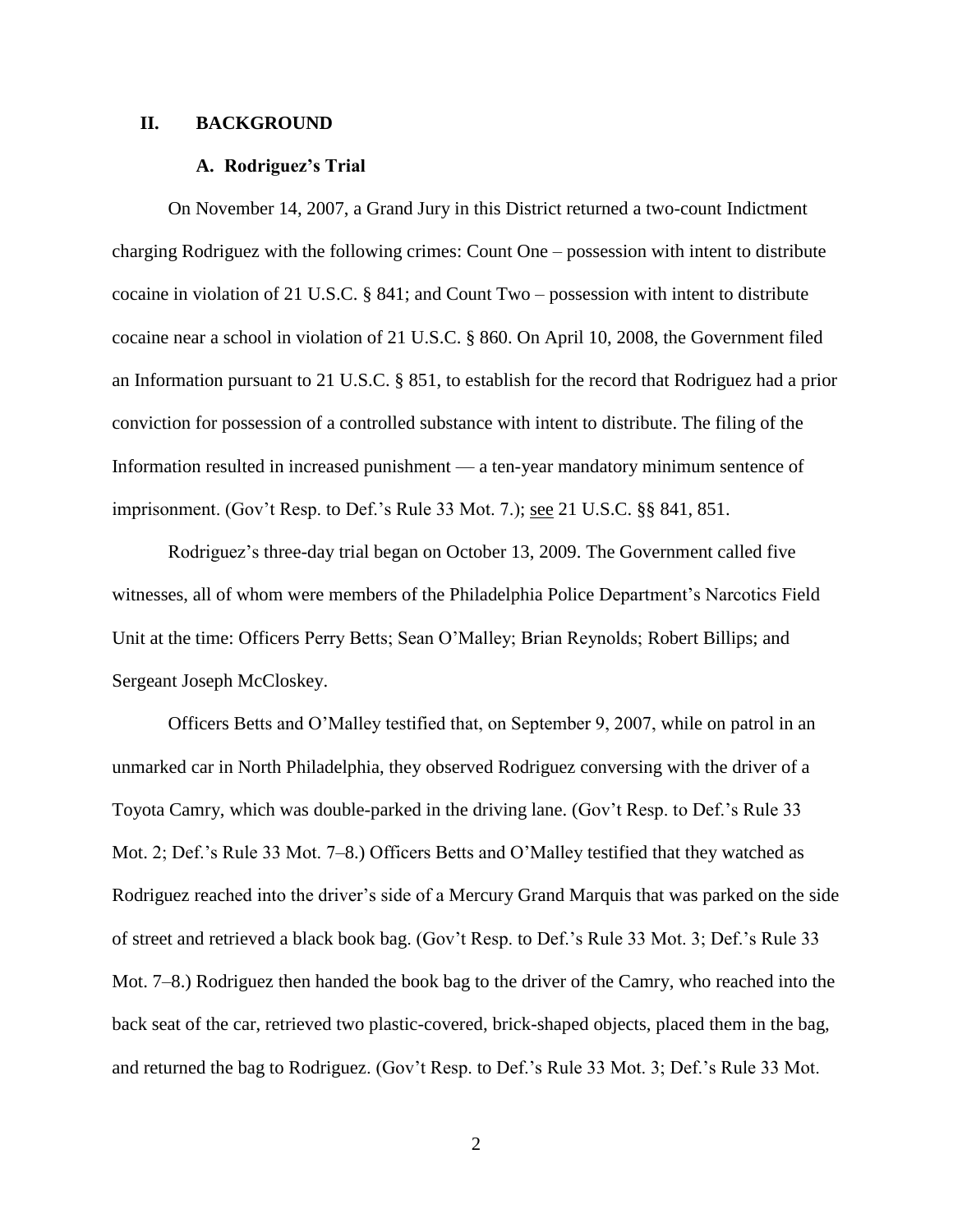8–9.) As Rodriguez began to walk away, he was alerted to the presence of Officers Betts, O'Malley, and Norman<sup>2</sup> by a bystander, and Rodriguez began to flee. (Gov't Resp. to Def.'s Rule 33 Mot. 3; Def.'s Rule 33 Mot. 8–9.) Officers Betts, O'Malley, and Norman gave chase. (Gov't Resp. to Def.'s Rule 33 Mot. 3; Def.'s Rule 33 Mot. 8–9.) Before Rodriguez was apprehended, Officer O'Malley observed him toss the book bag onto the roof of a garage at 3520 North A Street, where it was later recovered by Officer Reynolds with the assistance of Officers Norman, Thomas Liciardello, and Jeffrey Walker. (Gov't Resp. to Def.'s Rule 33 Mot. 3–5; Def.'s Rule 33 Mot. 10–12.) Officer O'Malley was also present but did not personally retrieve the book bag from the roof. (Gov't Resp. to Def.'s Rule 33 Mot. 3–5; Def.'s Rule 33 Mot. 10– 12.) Officer Billips testified that he and Officer Margaret McGrory were called to the scene to canvass the area for the driver of the Camry, but they were unsuccessful in locating the vehicle. (Def.'s Rule 33 Mot. 11.) Sergeant McCloskey, the supervisor of the Narcotics Field Unit, testified that he was summoned to the scene and arrived after the book bag was recovered from the roof of the garage. (Gov't Resp. to Def.'s Rule 33 Mot. 6.) Subsequent laboratory testing confirmed that the book bag contained two kilograms of cocaine. The scene of the crime was within 1,000 feet of the Cramp School at 3449 North Mascher Street (K-6) and of the St. Hugh of Cluny School at Mascher and Tioga Streets (K-8).

Rodriguez did not present any evidence at trial. His trial strategy consisted of attacking the credibility of the officers' story through cross-examination and closing argument. (Def.'s Rule 33 Mot. 13.)

At the conclusion of the trial on October 15, 2009, the jury convicted Rodriguez on both counts of the Indictment. On October 13, 2010, the Court sentenced Rodriguez, inter alia, to the

 $\overline{a}$ 

Norman was a passenger in the unmarked police vehicle, but he did not testify at Rodriguez's trial.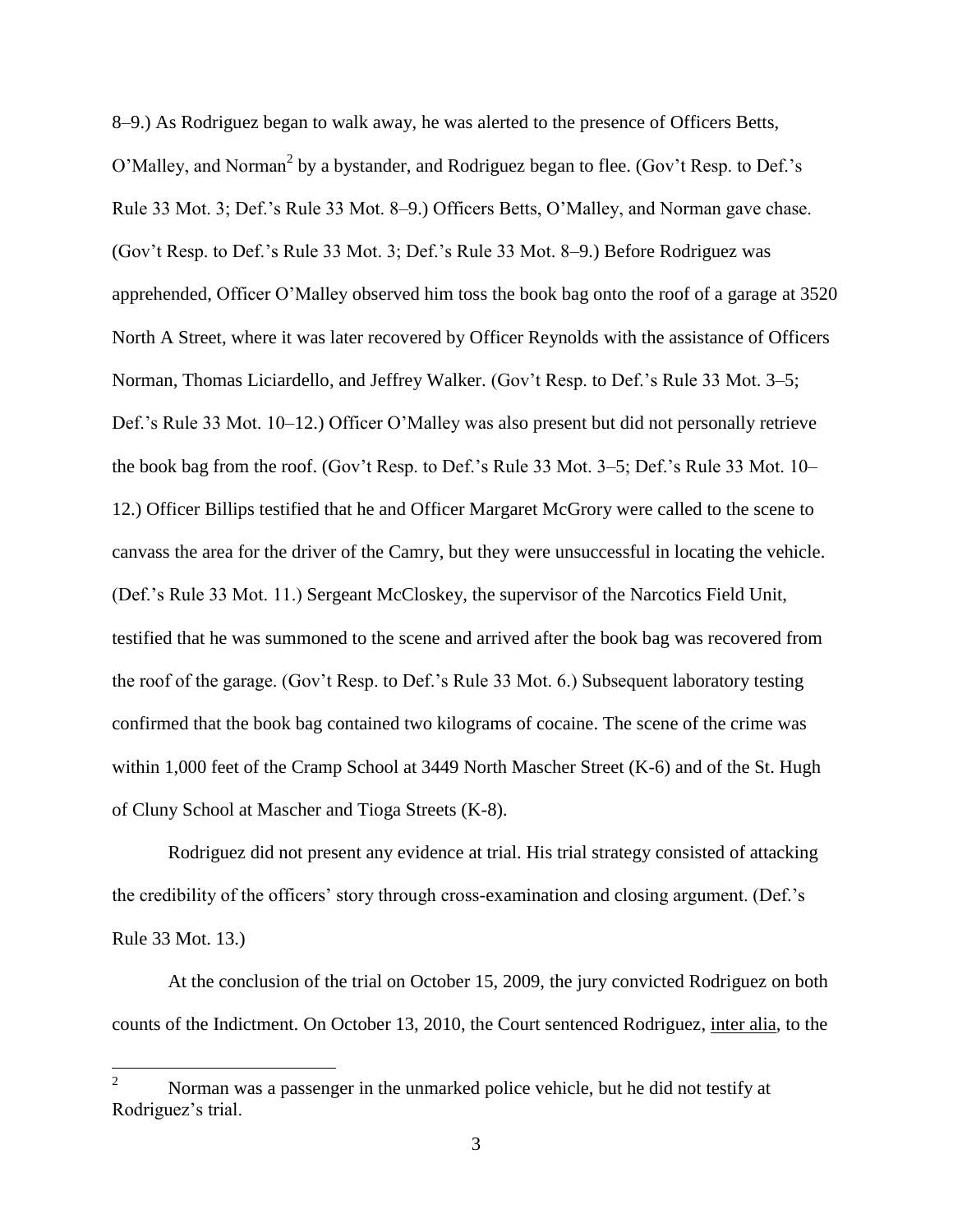mandatory minimum sentence of 120 months imprisonment and sixteen years of supervised release.

## **B. Direct Appeal**

Rodriguez raised two issues on direct appeal: (1) a claim under **Brady v. Maryland**, 373 U.S. 83 (1963), that the Government violated his due process rights by failing to produce Internal Affairs Department ("IAD") files relating to the officers of the Narcotics Field Unit who were involved in his arrest; and (2) a challenge to the Court's calculation of the mandatory minimum term of supervised release.

The U.S. Court of Appeals for the Third Circuit affirmed Rodriguez's conviction, but remanded for resentencing after concluding that this Court had inadvertently miscalculated the mandatory minimum term of supervised release.<sup>3</sup> See United States v. Rodriguez, 489 F. App'x 528, 531 (3d Cir. 2012). In rejecting Rodriguez's Brady claim, the Third Circuit concluded that the only relevant IAD files pertained to open investigations against Officers Betts and O'Malley, and that Rodriguez had failed to make a plausible showing that those files contained Brady material because the allegations in the IAD complaints "were too remote from the facts of this case to significantly undermine the officers' credibility." Id. at 531. The Third Circuit further concluded that the evidence at issue was not material under Brady. Id.

## **C. Alleged Newly Discovered Evidence**

On December 3, 2012, the District Attorney of Philadelphia, R. Seth Williams, sent a letter to Philadelphia Police Commissioner Charles H. Ramsay informing him that the District

 $3<sup>7</sup>$ At sentencing, the Court, relying on the Presentence Investigation Report, incorrectly determined that the mandatory minimum term of supervised release was sixteen years. The correct mandatory minimum term of supervised release under 21 U.S.C. § 860, however, was eight years. United States v. Rodriguez, 489 F. App'x 528, 531 (3d Cir. 2012). After the Third Circuit remanded for resentencing, the Court resentenced Rodriguez to eight years of supervised release. The judgment of sentence remained the same in all other respects.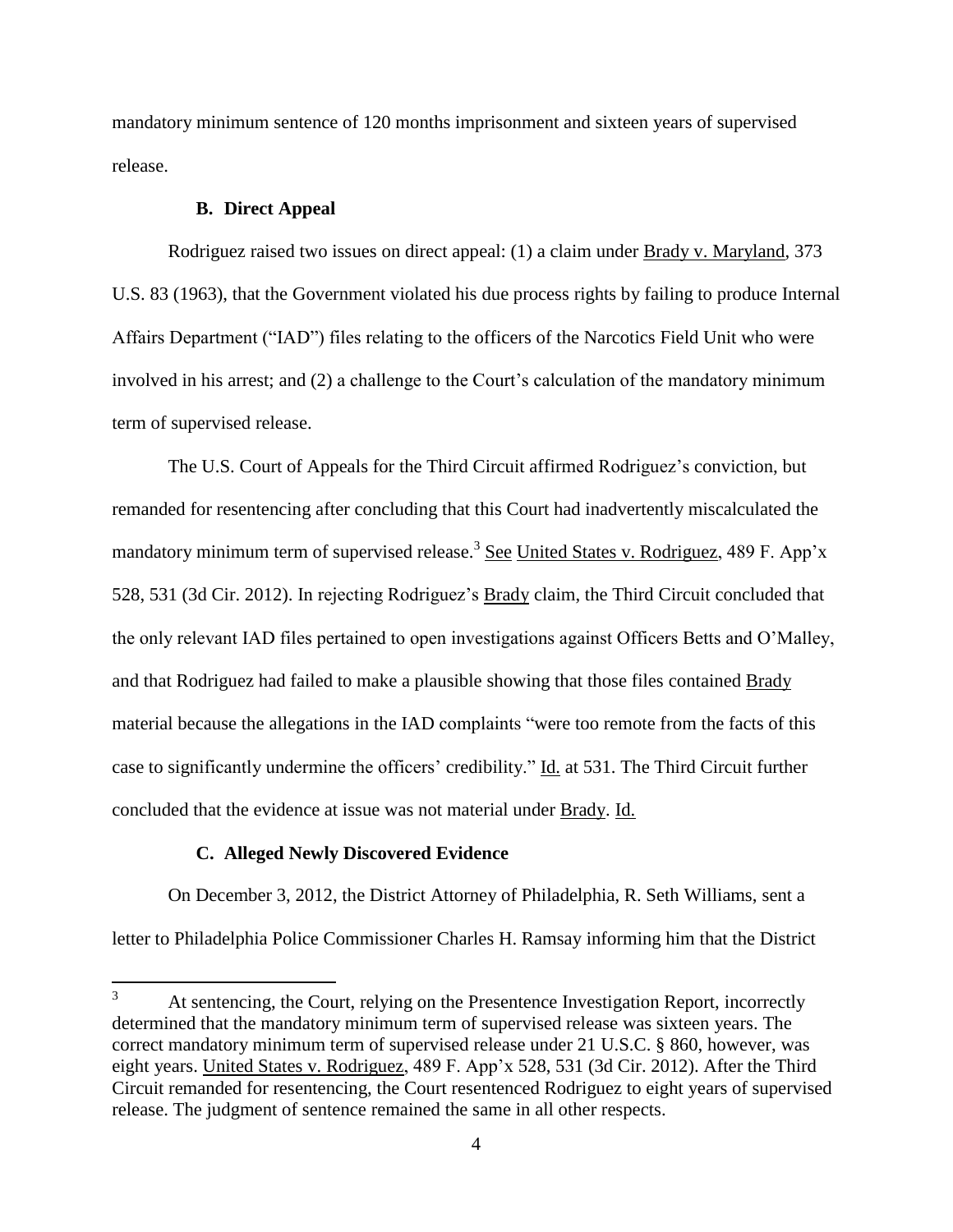Attorney's Office would no longer rely on the testimony of six Philadelphia police officers in narcotics cases: Officers Betts, Reynolds, Liciardello, Michael Spicer, John Speiser, and Lieutenant Robert Otto. (Def.'s Rule 33 Mot. 15–16.) Of those officers, only Betts, Reynolds, and Liciardello were involved in Rodriguez's arrest. The letter did not state a basis for the decision, but it was "widely reported [by the news media] . . . that the DA's Office had determined that the officers' credibility [had been] badly damaged." (Gov't Resp. to Def.'s Rule 33 Mot. 10–11.)

Officer Walker, who was marginally involved in Rodriguez's arrest,  $4$  was not mentioned in District Attorney Williams' December 3, 2012 letter, but following an investigation conducted by the Federal Bureau of Investigation ("FBI"), he was arrested and indicted in the U.S. District Court for the Eastern District of Pennsylvania for attempted robbery and carrying a firearm in relation to a crime of violence. (Gov't Resp. to Def.'s Rule 33 Mot. 12; Def.'s Rule 33 Mot. 17.) Walker was charged with planting drugs on a suspect in order to set him up for a false arrest so Walker could later rob him of money and drugs. (Gov't Resp. to Def.'s Rule 33 Mot. 12; Def.'s Rule 33 Mot. 17.) Walker plead guilty to the charges on February 24, 2014, and is currently awaiting sentencing. See United States v. Walker, No. 13-331 (E.D. Pa. filed June 20, 2013).

Thereafter, on July 29, 2014, Officers Betts, Reynolds, Liciardello, Spicer, Speiser, and Norman were arrested and indicted in the U.S. District Court for the Eastern District of Pennsylvania on various corruption charges involving racketeering, robbery, extortion, kidnapping, and drug dealing. (Gov't Resp. to Def.'s Request for Discovery 3 n.1.) Walker was

 $\frac{1}{4}$ Jeffrey Walker arrived on scene after Rodriguez was apprehended, and his involvement was limited to helping Officer Reynolds get up onto the roof of the garage at 3520 North A Street to retrieve the book bag that Rodriguez had tossed there while attempting to elude the police. (Def.'s Rule 33 Mot. 11–12; Gov't Resp. to Def.'s Rule 33 Mot. 22–23.) Walker did not testify at Rodriguez's trial.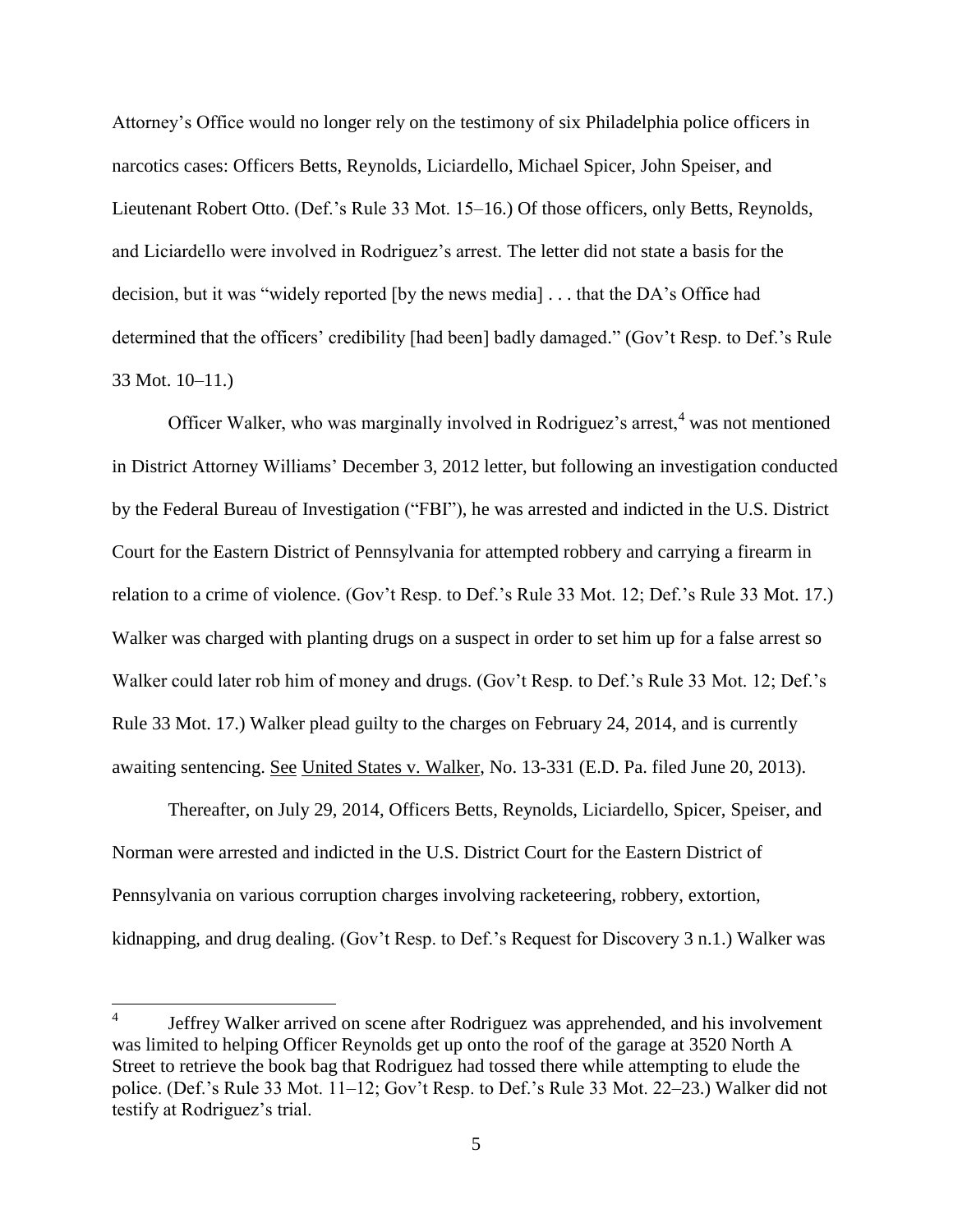the principal cooperator against them. (Id. 6 n.3.) The Indictment charges that the former officers' illicit scheme lasted from February 2006 through November 2012. See United States v. Liciardello et al., No. 14-412 (E.D. Pa. filed July 29, 2014). Only two of the alleged overt acts charged in the Indictment predate September 9, 2007, the date of Rodriguez's arrest. See id. Officers Betts, Reynolds, Liciardello, Spicer, Speiser, and Norman have plead not guilty to the charges. Their trial began on March 16, 2015. See id.

Rodriguez filed the instant Motions pursuant to Rule 33 and § 2255 based on this "newly discovered evidence" of police corruption. According to Rodriguez, the evidence demonstrates that five of the officers who were involved in his arrest (Betts, Reynolds, Liciardello, Norman, and Walker), and two of the five witnesses who testified against him at trial (Betts and Reynolds), have now been "wholly discredited." (Def.'s Rule 33 Mot. 21.)

#### **III. DISCUSSION**

In his Rule 33 Motion, Rodriguez argues that he is entitled to a new trial based on the alleged newly discovered evidence of police corruption. Rodriguez further argues that the Government has violated his due process rights under Brady v. Maryland by failing to turn over IAD files relating to the officers involved in his arrest. Rodriguez has also requested extensive discovery from the Government in connection with his motion for a new trial. In the alternative, Rodriguez has filed a Motion pursuant to 28 U.S.C. § 2255 requesting the same relief. Rodriguez has requested that the Court grant an evidentiary hearing on the issues presented by both Motions.

The Court addresses each Motion in turn.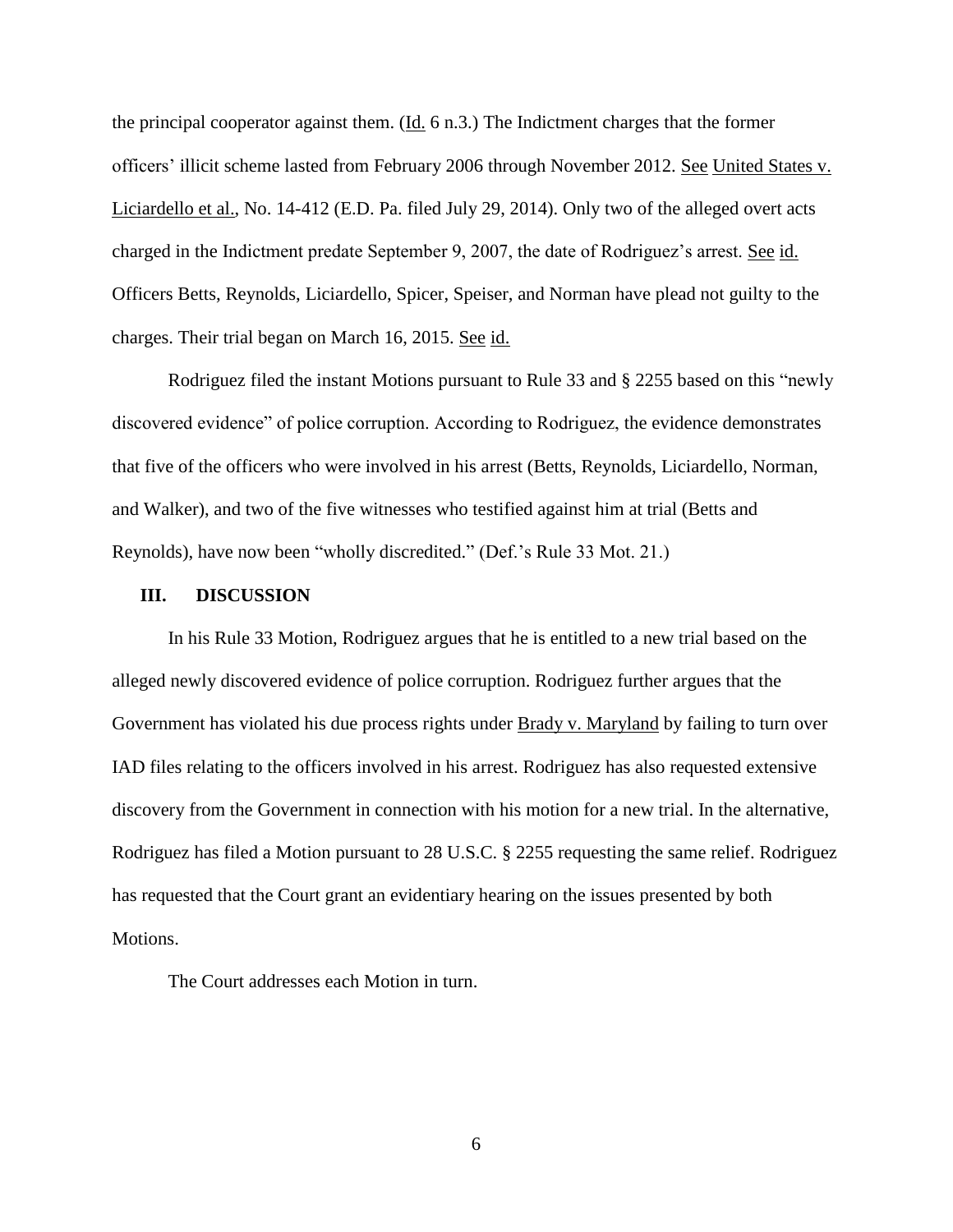## **A. RODRIGUEZ'S RULE 33 MOTION FOR A NEW TRIAL**

#### **1. Claim of Newly Discovered Evidence**

Federal Rule of Criminal Procedure 33(b)(1) requires that a motion for a new trial based on newly discovered evidence be filed within three years of a finding of guilt. Rodriguez was convicted on October 15, 2009. He thus had until October 15, 2012 to file the instant Rule 33 Motion, but he did not do so until August 19, 2013. Accordingly, that part of Rodriguez's Rule 33 Motion which seeks a new trial on the ground of newly discovered evidence is untimely.

Although Rodriguez argues that the deadline should be extended under Federal Rule of Civil Procedure 45(b)(1)(B) due to "excusable neglect," the Court need not decide this issue because, even assuming arguendo that Rodriguez's Rule 33 Motion is timely, the alleged newly discovered evidence is insufficient to warrant the granting of the Motion.

Rule 33 motions are disfavored and should be granted only in exceptional cases. United States v. Miller, No. 10-663, 2012 WL 2094068, at \*1 (E.D. Pa. June 11, 2012). Before a district court may order a new trial based on newly discovered evidence, a defendant must satisfy five requirements:

(1) The evidence must be in fact, newly discovered, i.e., discovered since the trial; (2) Facts must be alleged from which the court may infer diligence on the part of the [defendant]; (3) The evidence relied on, must not be merely cumulative or impeaching; (4) It must be material to the issues involved; and (5) It must be such, and of such nature, as that, on a new trial, the newly discovered evidence would probably produce an acquittal.

United States v. Kelly, 539 F.3d 172, 181–82 (3d Cir. 2008).

Rodriguez has failed to establish that the evidence on which he relies is of such a nature that it would "probably produce an acquittal" at a new trial because, as explained below, the evidence would not be admissible, either to impeach Government witnesses or as substantive evidence. See, e.g., United States v. Parker, 903 F.2d 91, 102 (2d Cir.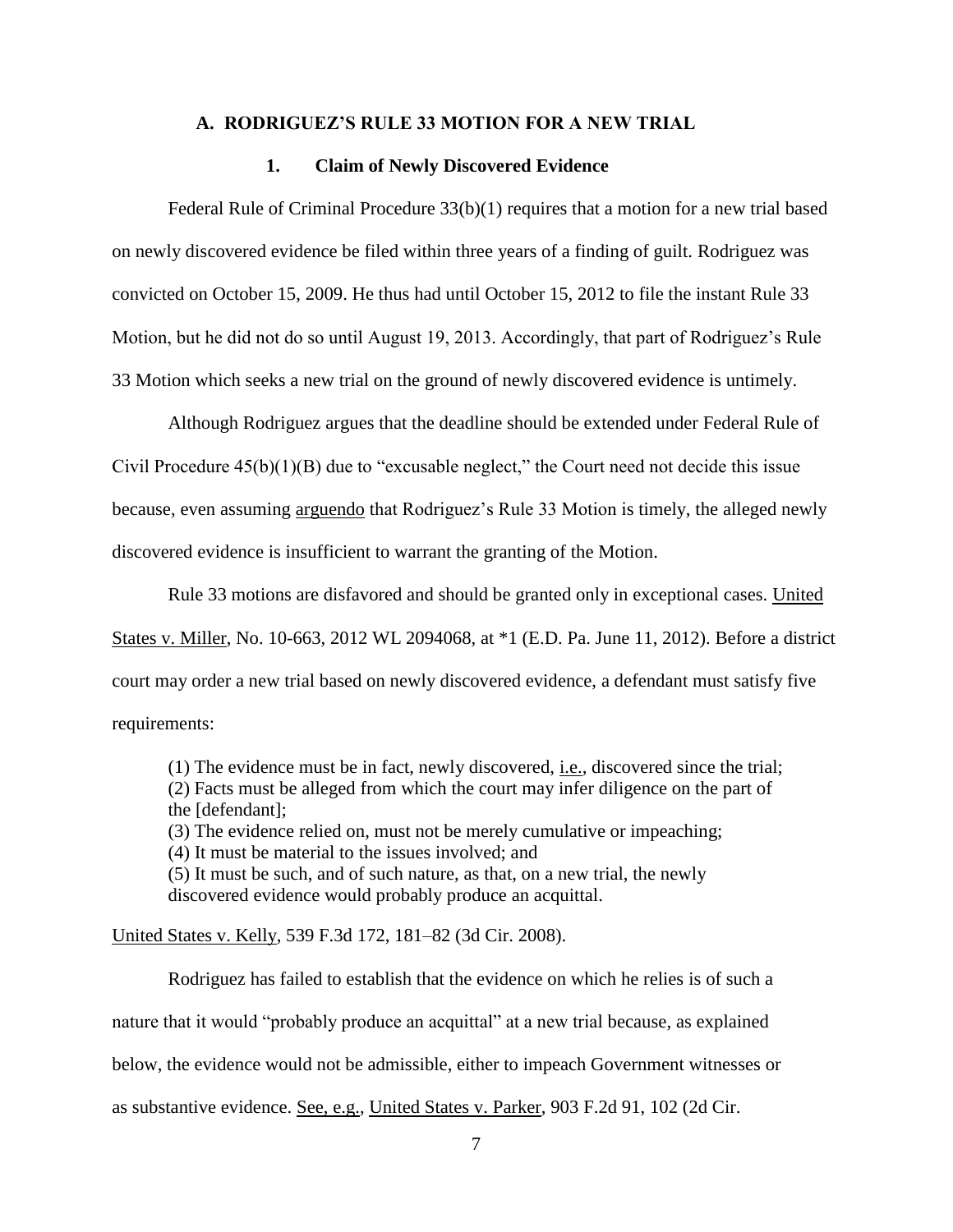1990) ("In order to obtain a new trial on the ground of newly discovered evidence, the moving defendant must show, inter alia, that the new evidence would 'probably lead to an acquittal. . . .' This principle presupposes, of course, that the proffered new 'evidence' would be admissible at the new trial."); United States v. Byrne, 451 F. Supp. 109, 112 (E.D. Pa. 1978) (denying Rule 33 motion because, inter alia, alleged newly discovered evidence would not be admissible at new trial); United States v. St. Vallier, No. 07- 00613, 2013 WL 5937006, at \*4 (D.N.J. Oct. 31, 2013) (same).

# **a) The Alleged Newly Discovered Evidence Would Not Be Admissible to Impeach Government Witnesses at a New Trial**

The Government has represented that if a new trial were held, it would not call Officers Perry Betts and Brian Reynolds, both of whom are currently under federal indictment, and Sergeant Joseph McCloskey as witnesses. (Gov't Resp. to Def.'s Request for Discovery 3, 14–15.) Instead, the Government would rely upon the testimony of Officer Sean O'Malley, who was present and observed all of the relevant events on the day of Rodriguez's arrest, and Officer Robert Billips, who was called to the scene to search for the driver of the Toyota Camry.<sup>5</sup> (Id.)

 $5\overline{)}$ <sup>5</sup> Rodriguez argues that the Government could not establish a proper chain of custody without the testimony of Brian Reynolds, the officer who actually retrieved the book bag from the roof of the garage at 3520 North A Street, and Perry Betts, the officer who took custody of the book bag after it was retrieved. (Def.'s Reply Mem. Law Supp. Rule 33 Mot. 5–6.) The Court disagrees. The Third Circuit has "long rejected the proposition that evidence may only be admitted if a 'complete and exclusive' chain of custody is established." United States v. Rawlins, 606 F.3d 73, 82 (3d Cir. 2010) (citation omitted). "To establish a chain of custody sufficient to make evidence admissible, the proponent 'need only prove a rational basis from which to conclude' that the evidence is what the party claims it to be." Id. The testimony of Officer Sean O'Malley would be sufficient to satisfy that standard because, as O'Malley testified at trial, he observed all of the relevant events on September 9, 2007, including the state of the book bag both before and after it was thrown onto the roof. (See Trial Tr., October 14, 2009, 128–36.)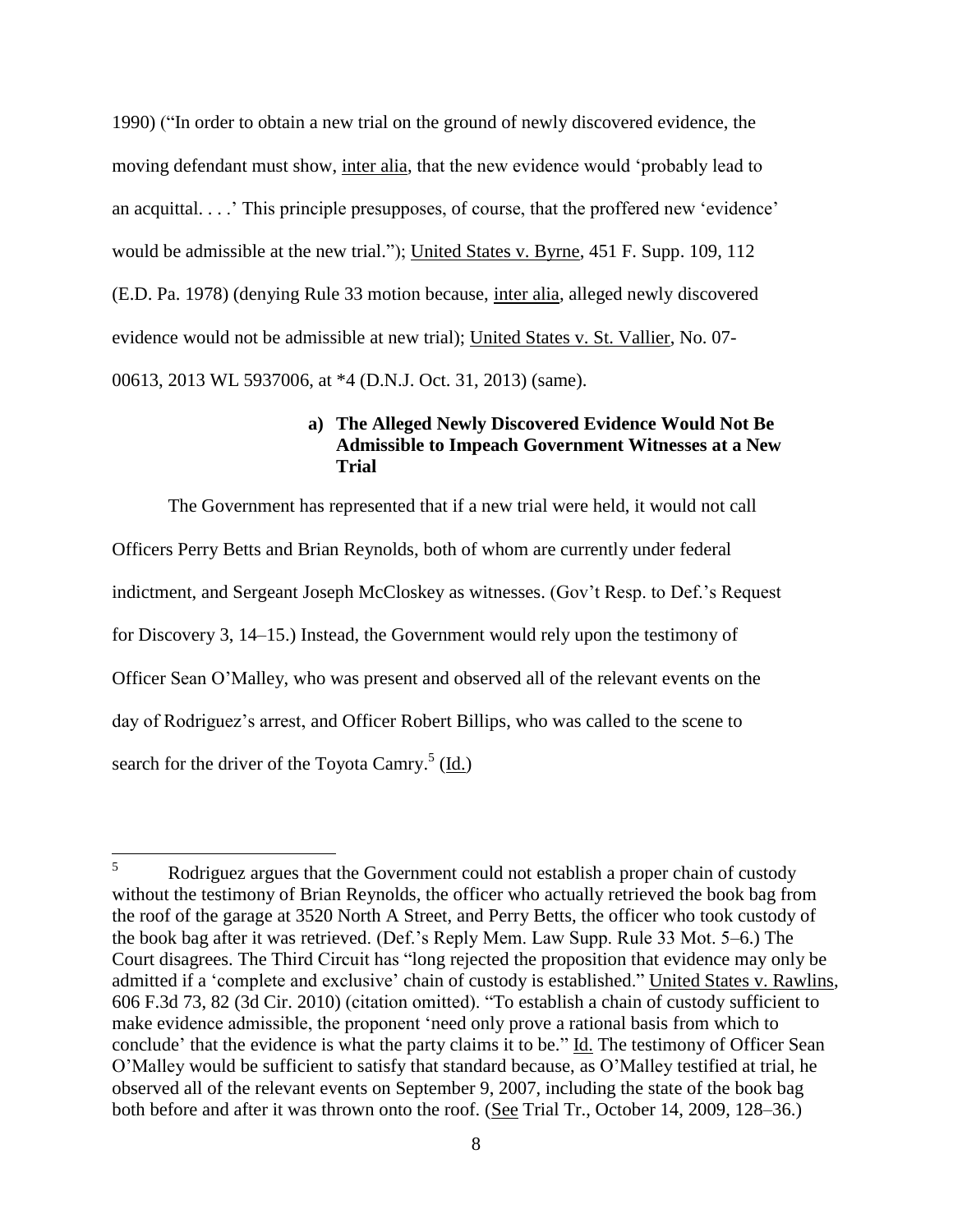If the Government were to call only Officers O'Malley and Billips at a new trial, the alleged newly discovered evidence of police corruption on which Rodriguez relies would not be admissible to impeach either of them because the evidence does not call into question the credibility of either officer; neither Officer O'Malley nor Officer Billips has been indicted, nor have they been implicated in the corruption scandal involving the other officers. Rodriguez has not cited any case law, nor has the Court found any, supporting the proposition that a witness may be impeached by reference to the alleged misconduct of others where there is no evidence of that witness's involvement in the misconduct. See Fed. R. Evid. 608(b) ("[T]he court may, on cross-examination, allow [specific instances of conduct] to be inquired into if they are probative of the character for truthfulness or untruthfulness of: (1) the witness; or (2) another witness whose character the witness being cross-examined has testified about.") (emphasis added).

Moreover, even if the evidence was admissible to impeach Officers O'Malley and Billips, evidence that is "merely impeaching" does not provide a basis for the granting of a motion for a new trial unless there is "a strong exculpatory connection between the newly discovered impeachment evidence and the charge against the defendant, or . . . the new evidence totally undermines critical evidence of the defendant's guilt." United States v. Quiles, 618 F.3d 383, 395 (3d Cir. 2010). Rodriguez has not satisfied this high standard because the evidence of police misconduct on which he relies does not involve any alleged wrongdoing in his case.<sup>6</sup> Thus, even if the evidence was admissible to

 6 The Court notes that Jeffrey Walker — the principal cooperator in the federal case against former Officers Betts, Reynolds, Liciardello, Spicer, Speiser, and Norman — has represented to the Government that he has no reason to believe that Rodriguez's arrest was tainted in any way. (Gov't Resp. to Def.'s Request for Discovery, 6 n.3.) Moreover, the federal case does not involve any allegations of wrongdoing in Rodriguez's case. (Id.)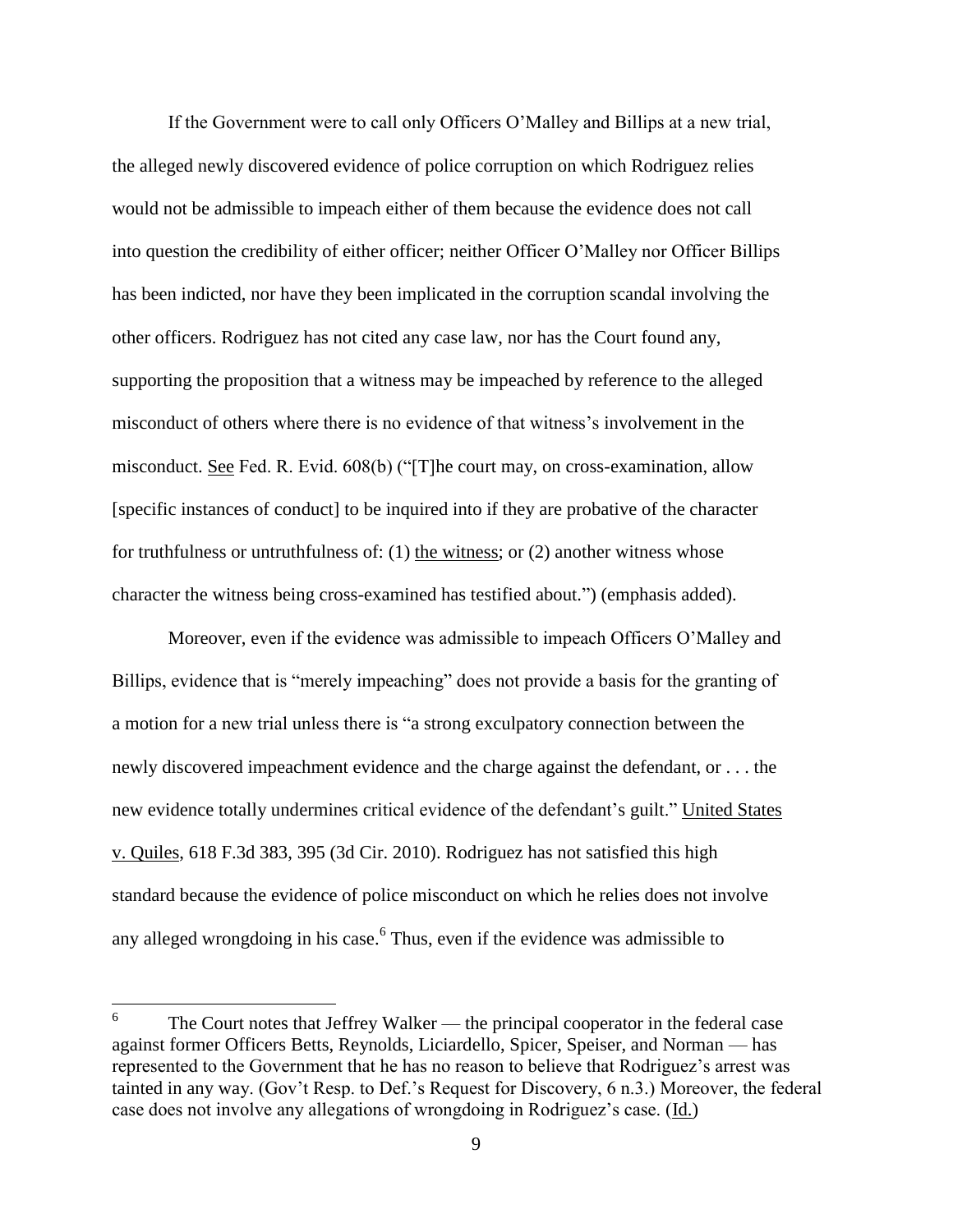impeach Government witnesses at a new trial, it does not warrant the granting of Rodriguez's Rule 33 Motion.

## **b) The Alleged Newly Discovered Evidence Would Not Be Admissible as Substantive Evidence Under Federal Rule of Evidence 404(b)**

Rodriguez contends that the newly discovered evidence of police corruption relating to Officers Betts, Reynolds, Liciardello, Spicer, Speiser, Norman, and Walker would be admissible as substantive evidence under Federal Rule of Evidence 404(b). See Fed. R. Evid. 404(a), (b) ("Evidence of a crime, wrong, or other act is not admissible to prove a person's character in order to show that on a particular occasion the person acted in accordance with the character[, but] may be admissible for another purpose, such as proving motive, opportunity, intent, preparation, plan, knowledge, identity, absence of mistake, or lack of accident."). According to Rodriguez, the newly discovered evidence shows "knowledge, opportunity, and plan" on the part of the officers involved in his arrest, and is admissible to "show that . . . Rodriguez was probably another target of the officers' conspiracy." (Mem. Law Supp. Def.'s Discovery Requests 13–14.) The Court rejects this argument.

In order for "reverse  $404(b)$  evidence"<sup>7</sup> to be admissible, the evidence must: "(1) have a proper evidentiary purpose  $[1]$ , (2) be relevant under Rule 402, and (3) not be substantially outweighed by Rule 403 concerns, such as confusion of the issues, misleading the jury, delay or waste of time." United States v. Ross, No. 05-398, 2007 WL 2571620, at \*17 (E.D. Pa. Aug. 31, 2007). "Just as evidence proffered pursuant to Rule

 $\overline{7}$ <sup>7</sup> Rule 404(b) evidence is "typically used by prosecutors to implicate a defendant." United States v. Farrington, 58 F. App'x 919, 924 (3d Cir. 2003). When a defendant offers exculpatory evidence under Rule 404(b), it is characterized as "reverse 404(b) evidence" because the "evidence is [being] used to exonerate rather than to incriminate a defendant." United States v. Ross, No. 05-398, 2007 WL 2571620, at \*17 (E.D. Pa. Aug. 31, 2007).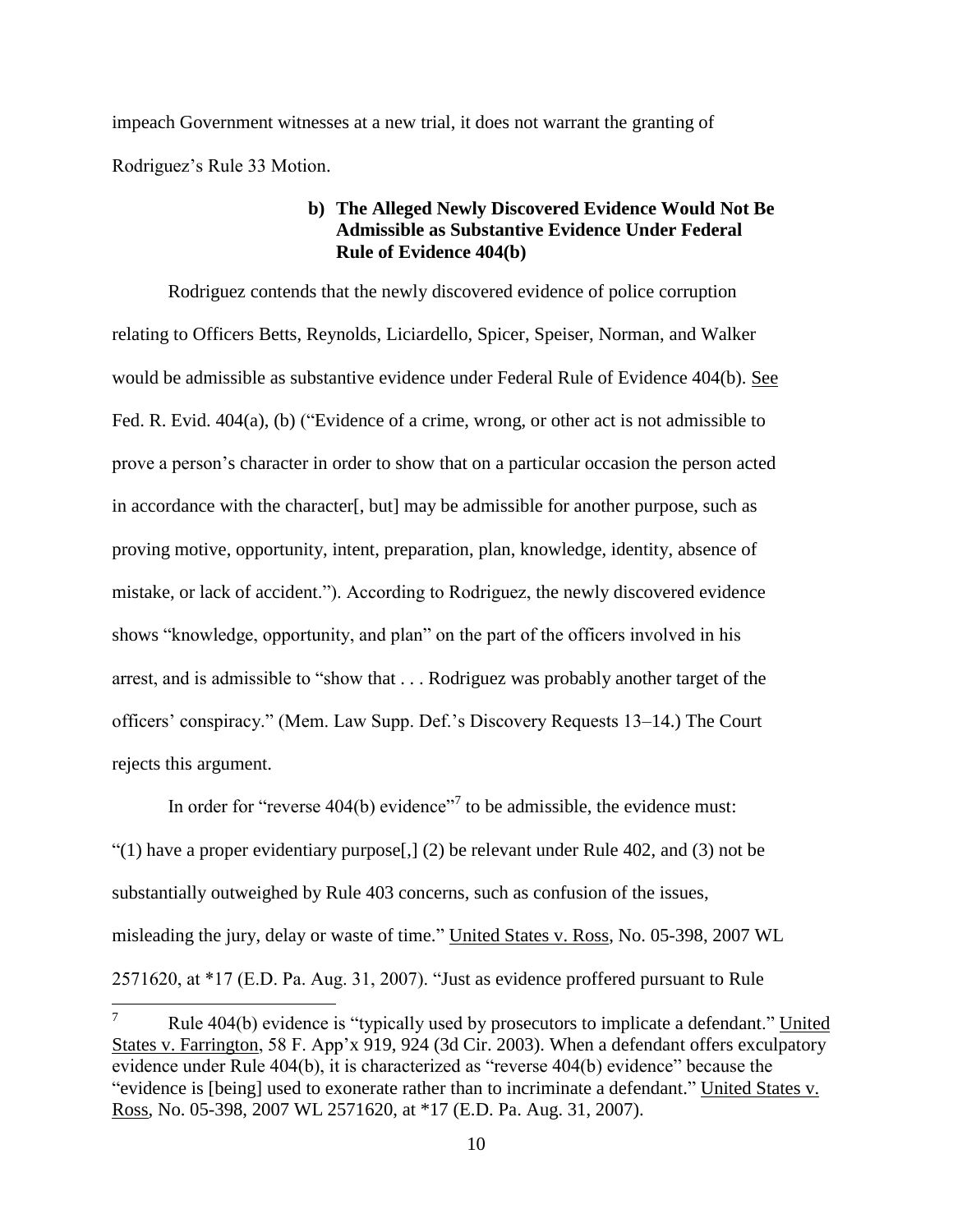404(b) may not be used as improper evidence of character, so too, reverse 404(b) evidence must not be used to show propensity." Id. (citing U.S. v. Williams, 458 F.3d 312, 315-16 (3d Cir. 2006)).

The evidence on which Rodriguez relies would not be admissible under Rule 404(b). Rather than coming forward with any evidence that these officers committed misconduct in his case, Rodriguez endeavors to use evidence of these officers' alleged misconduct in other cases to support the inference that because the officers planted drugs on others, they must have committed those same bad acts in his case. "This is exactly the type of propensity evidence that Rule 404(b) prohibits." Id. at \*18; see also United States v. Caldwell, 760 F.3d 267, 277 (3d Cir. 2014) ("[O]ur decisions are so emphatic in requiring the proponent and the trial judge to articulate, with precision, a chain of inferences that does not contain a propensity link."). Because the only connection present in this case between the alleged newly discovered evidence and Rodriguez's case is a "propensity link," Rodriguez has failed to show a proper evidentiary purpose under Rule 404(b). Caldwell, 760 F.3d at 277; see also Savage v. Dist. Attorney of Cnty. of Philadelphia, 116 F. App'x 332, 337 (3d Cir. 2004) (evidence of misconduct committed in other cases by non-testifying police officer who was involved in defendant's arrest inadmissible under Rule 404(b) because, inter alia, "[t]he inference the jury would be asked to draw . . . is that because [the officer] previously gave false testimony about the facts of a narcotics possession arrest on prior occasion(s), he fabricated [the defendant's] arrest [on this occasion]").

Even if Rodriguez had succeeded in showing a proper evidentiary purpose for the alleged newly discovered evidence, which he has failed to do, the evidence would be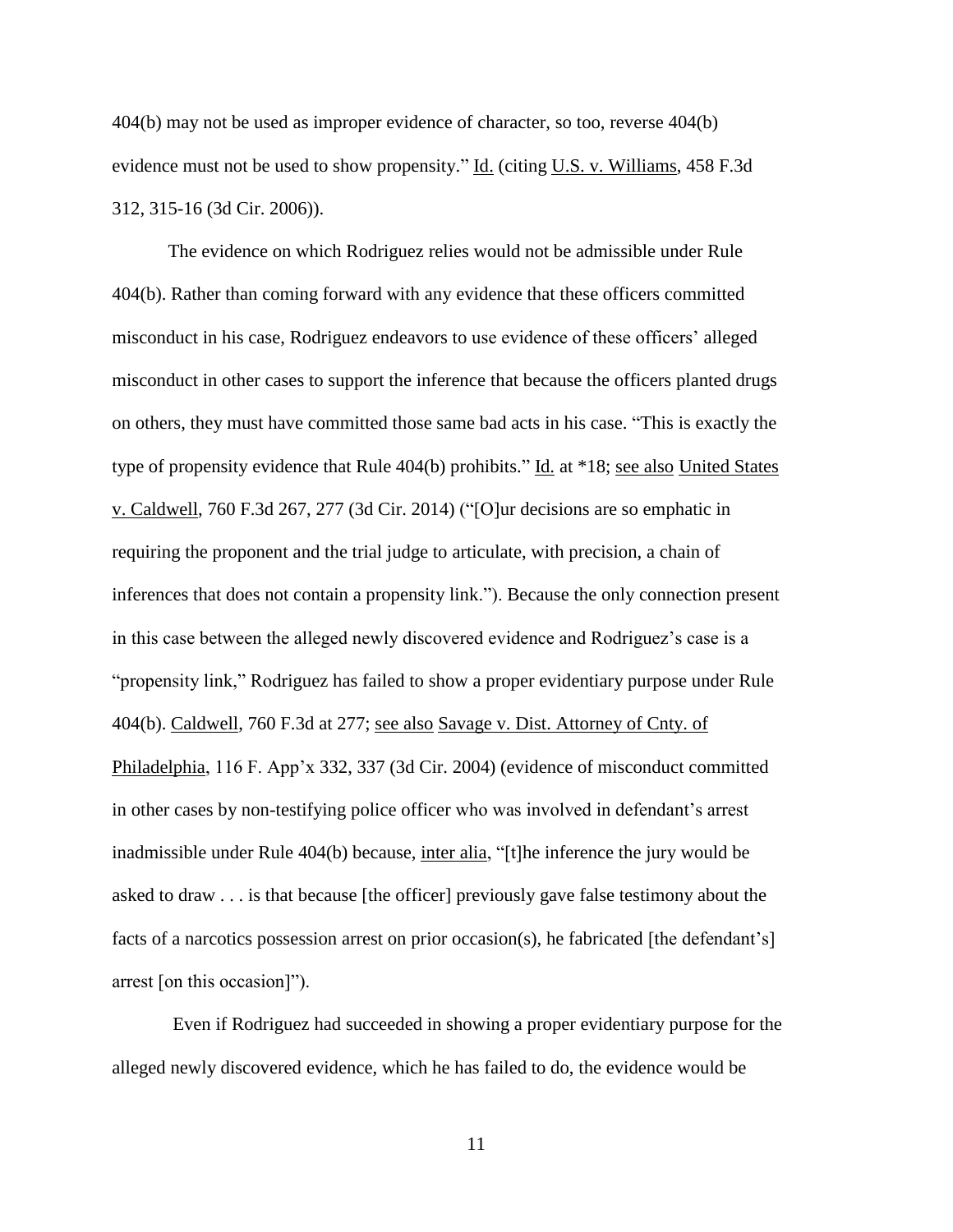properly excluded under Rule 403. First, at this stage, the allegations against Officers Betts, Reynolds, Liciardello, Spicer, Speiser, and Norman remain unproven, as none of those officers has yet been convicted of a crime.<sup>8</sup> Second, there is no evidence that any of those officers committed any misconduct in Rodriguez's case. Third, the connection of this evidence to Rodriguez's case is made even more tenuous on account of the fact that only two of the alleged overt acts charged in the Indictment against those officers predate September 9, 2007, the date of Rodriguez's arrest. Finally, allowing the admission of this evidence would risk turning Rodriguez's new trial into a mini-trial of the officers' conduct in other cases, which would distract the jury from the material issues involved. Under such circumstances, the Court concludes that the probative value of the evidence would be "substantially outweighed by a danger of . . . unfair prejudice, confusing the issues, misleading the jury, undue delay, wasting time, or needlessly presenting cumulative evidence." Fed. R. Evid. 403.

In sum, the alleged newly discovered evidence on which Rodriguez relies is not "of such nature, as that, on a new trial, [it] would probably produce an acquittal." Kelly,

 $\overline{a}$ 

<sup>8</sup> The trial began on March 16, 2015, and it is estimated to last approximately eight weeks. The Court does not rely on the fact that none of the officers has yet been convicted of a crime in concluding that the alleged newly discovered evidence would be inadmissible under Rule 404(b).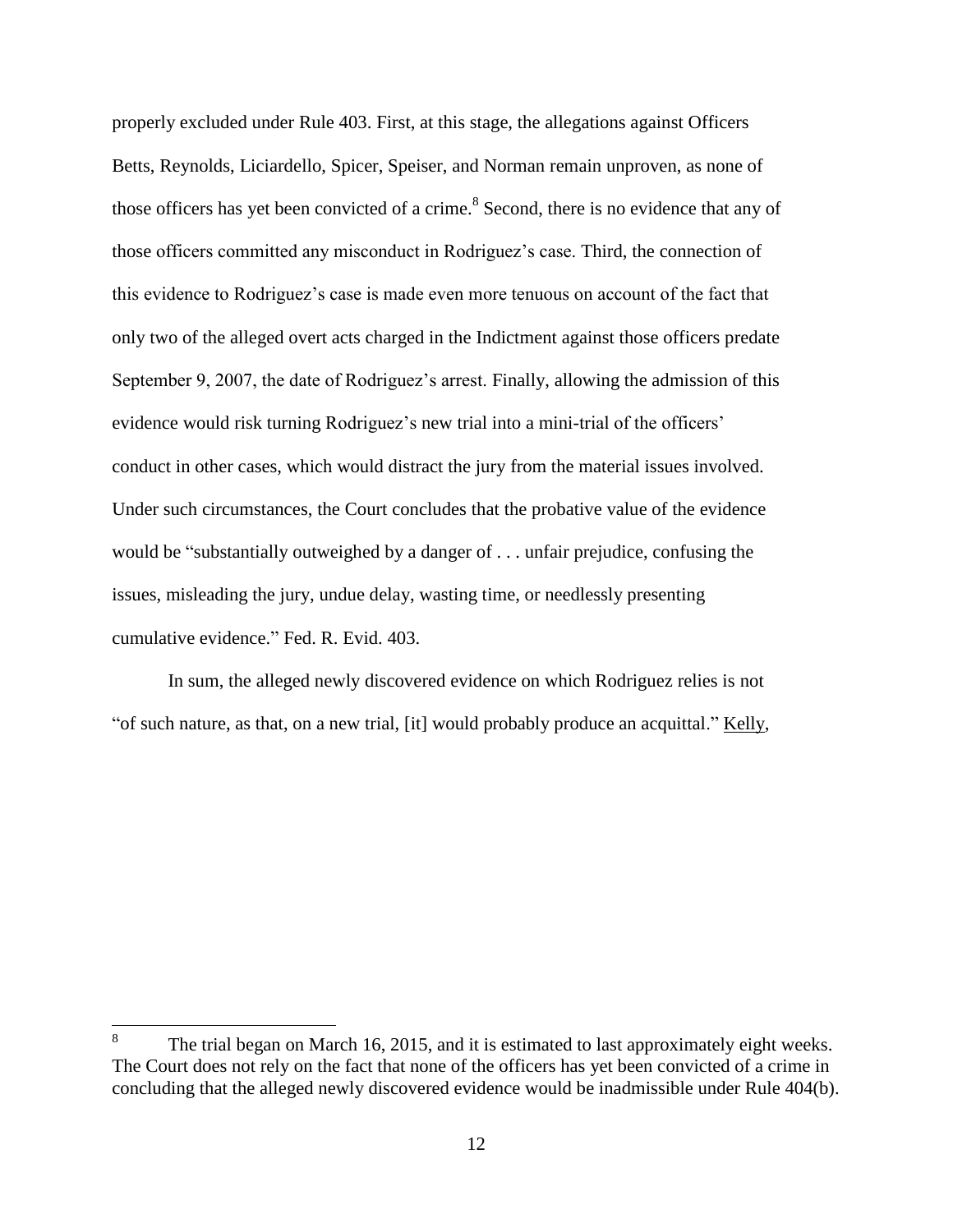539 F.3d at 181–82. Accordingly, the Court denies that part of Rodriguez's Rule 33 Motion which seeks a new trial on the basis of newly discovered evidence.<sup>9</sup>

## **2. Rodriguez's Claims Under Brady v. Maryland**

In his Rule 33 Motion, Rodriguez also contends that the Government's failure before trial to produce the IAD files relating to the officers of the Narcotics Field Unit who were involved in his arrest violated his due process rights under Brady. Rodriguez also requests discovery "to determine whether . . . any additional Brady violations" occurred in this case. (Def.'s Rule 33 Mot. 17.) Rodriquez's discovery requests are extensive. (See Mem. Law Supp. Def.'s Discovery Requests 2–6.) Although Rodriguez did not request in camera review in either Motion, he asserts in a subsequent filing that, if the Court denies his discovery requests, the Court should, at the very least, conduct an in camera review of the requested materials. (Id. 1.)

For the reasons set forth below, the Court denies Rodriguez's claims under Brady.

### **a) Legal Standard**

 $\overline{a}$ 

## **i. Brady v. Maryland**

Under Brady, "the suppression by the prosecution of evidence favorable to an accused upon request violates due process where the evidence is material either to guilt or to punishment." 373 U.S. at 87. The Supreme Court has stated that "[e]vidence is material only if there is a reasonable probability that, had the evidence been disclosed to the defense, the result of

Rodriguez has also requested discovery "to the extent that this Court decides that more information is necessary to decide the newly discovered evidence issue." (Mem. Law. Supp. Def.'s Rule 33 Mot. 17.) As the Court has determined on the present state of the record that Rodriguez is not entitled to a new trial based on the alleged newly discovered evidence of police corruption, Rodriguez has not shown "good cause" for this request. See United States v. Brown, No. 02-146-2, 2008 WL 510126, at \*1 n.1 (M.D. Pa. Feb. 22, 2008), aff'd, 595 F.3d 498 (3d Cir. 2010) (a district court may authorize discovery where a movant shows "good cause," i.e. "where specific allegations before the court show reason to believe that the [movant] may, if the facts are fully developed, be able to demonstrate that he is  $\dots$  entitled to relief.") (citing Bracy v. Gramley, 520 U.S. 899, 908–09 (1997)). Accordingly, this discovery request is denied.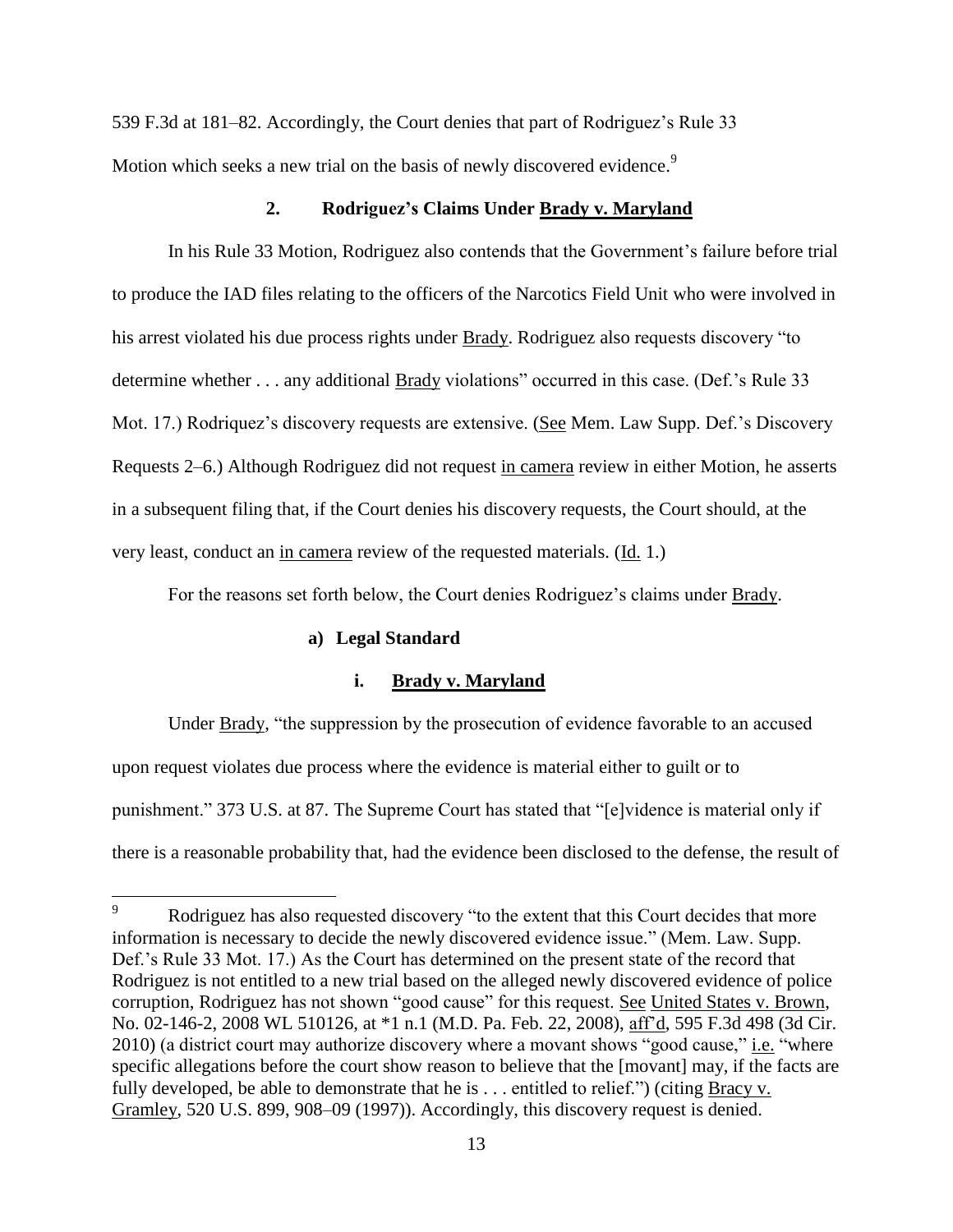the proceeding would have been different. A reasonable probability is a probability sufficient to undermine confidence in the outcome." United States v. Bagley, 473 U.S. 667, 682 (1985); see also Pennsylvania v. Ritchie, 480 U.S. 39, 57 (1987). The appropriate remedy for a Brady violation is a new trial. United States v. Isaac, No. 05-576-01, 2014 WL 2048119 (E.D. Pa. May 16, 2014) (citing United States v. Coleman, 862 F.2d 455, 458–60 (3d Cir. 1988)).

Where a defendant suspects that the government has withheld Brady evidence, he may move the court for an in camera inspection of the materials in question. See Ritchie, 480 U.S. at 60; United States v. Dent, 149 F.3d 180, 191 (3d Cir. 1998). To obtain an in camera inspection, the defendant "must at least make a 'plausible showing' that the inspection will reveal material evidence." Ritchie, 480 U.S. at 59 n.15; Riley v. Taylor, 277 F.3d 261, 301 (3d Cir. 2001). Under this standard, "[m]ere speculation is not enough." Riley, 277 F.3d at 301.

#### **ii. Post-Trial Discovery**

Although Rule 33 does not itself provide a mechanism for discovery in connection with a motion for a new trial, a court may allow discovery where the movant shows "good cause." See, e.g., United States v. Brown, No. 02-146-2, 2008 WL 510126, at \*1 n.1 (M.D. Pa. Feb. 22, 2008), aff'd, 595 F.3d 498 (3d Cir. 2010) (applying Rule 6(a) of the Rules Governing Section 2254 Cases in the United States District Courts, which states that "[a] judge may, for good cause, authorize a party to conduct discovery under the Federal Rules of Civil Procedure and may limit the extent of discovery" while noting that "[t]here appears to be no provision in the Federal Rules of Criminal Procedure for discovery after trial"). Good cause exists "where specific allegations before the court show reason to believe that the [movant] may, if the facts are fully developed, be able to demonstrate that he is . . . entitled to relief." Bracy v. Gramley, 520 U.S. 899, 908–09 (1997).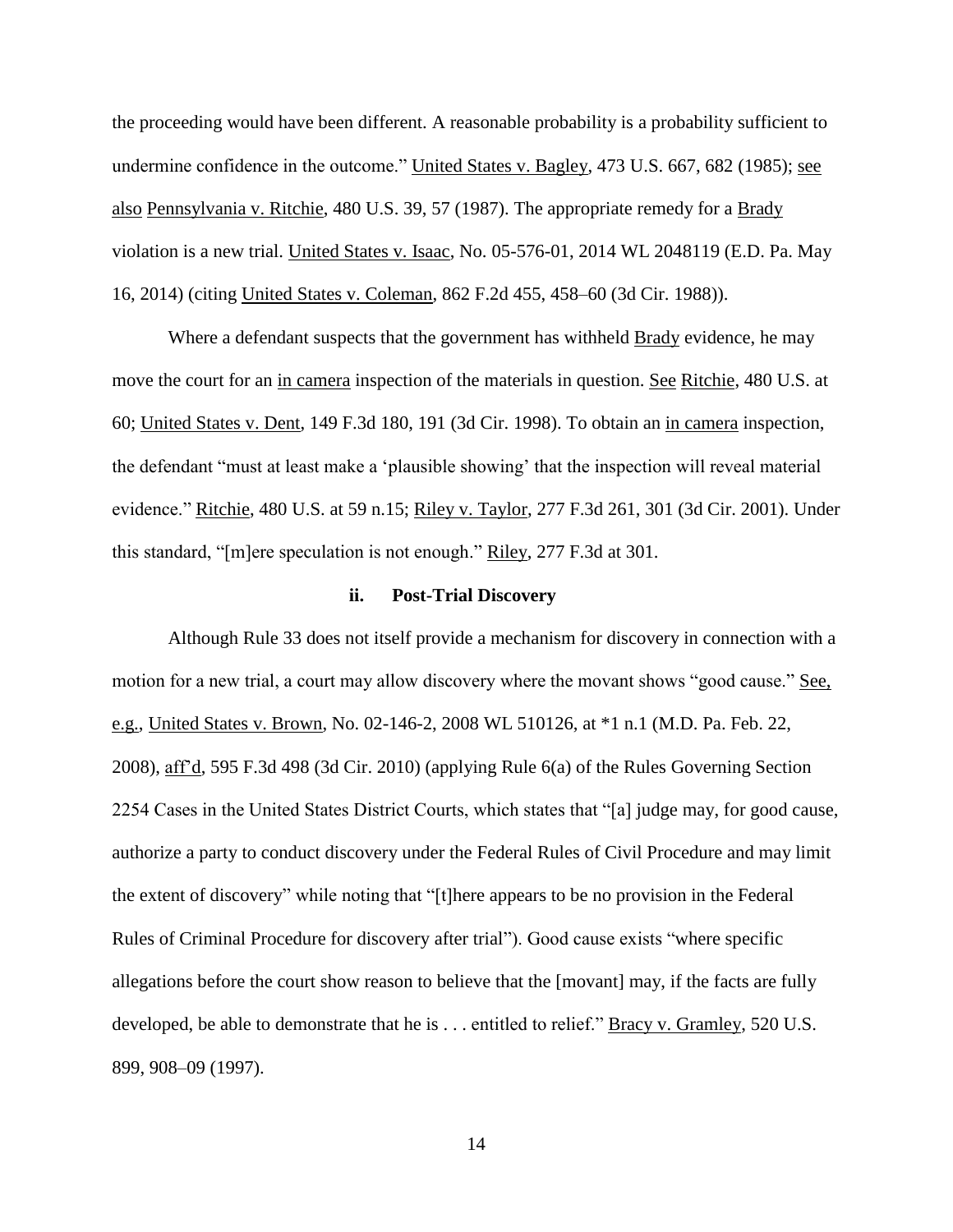## **b) Government's Failure to Produce Internal Affairs Department Files Before Trial**

Rodriguez argues that the newly discovered evidence of police corruption demonstrates that the Government violated Brady by failing to produce before trial the IAD files relating to the Narcotics Field Unit officers who were involved in his arrest. The Court disagrees.

This Court and the Third Circuit have previously addressed and rejected this claim. See United States v. Rodriguez, No. 07-709-01, 2008 WL 4925010 (E.D. Pa. Nov. 17, 2008); Rodriguez, 489 F. App'x at 530–31. As discussed above, in rejecting this claim in connection with Rodriguez's direct appeal, the Third Circuit concluded that the only relevant IAD files were those that pertained to the open investigations against Officers Betts and O'Malley, and affirmed this Court's decision that Rodriguez had failed to make a plausible showing that those files contained Brady material. See Rodriguez, 489 F. App'x at 530–31. Rodriguez's attempt to relitigate this issue through his Rule 33 Motion is improper. See United States v. Johnson, 405 F. App'x 637, 640 (3d Cir. 2010) (non-precedential)<sup>10</sup> (refusing to allow relitigation of issues raised and decided on direct appeal) (citing United States v. DeRewal, 10 F.3d 100, 105 n.4 (3d Cir. 1993)). Nevertheless, the Court addresses the merits of Rodriquez's second request for the IAD files.

Rodriguez has not shown "good cause" for his request that the Government produce the IAD files in question. Bracy, 520 U.S. at 908–09. The newly discovered evidence of police misconduct on which Rodriguez relies is not sufficient to show that the IAD files likely contain Brady material. First, as discussed at length above, there is no evidence of any connection between that newly discovered evidence and Rodriguez's case. Second, the Government has advised the Court that it is aware of its **Brady** obligations and has fully complied with those

 $10<sup>10</sup>$ Although not binding on the Court, this Court finds the Johnson decision instructive on this issue.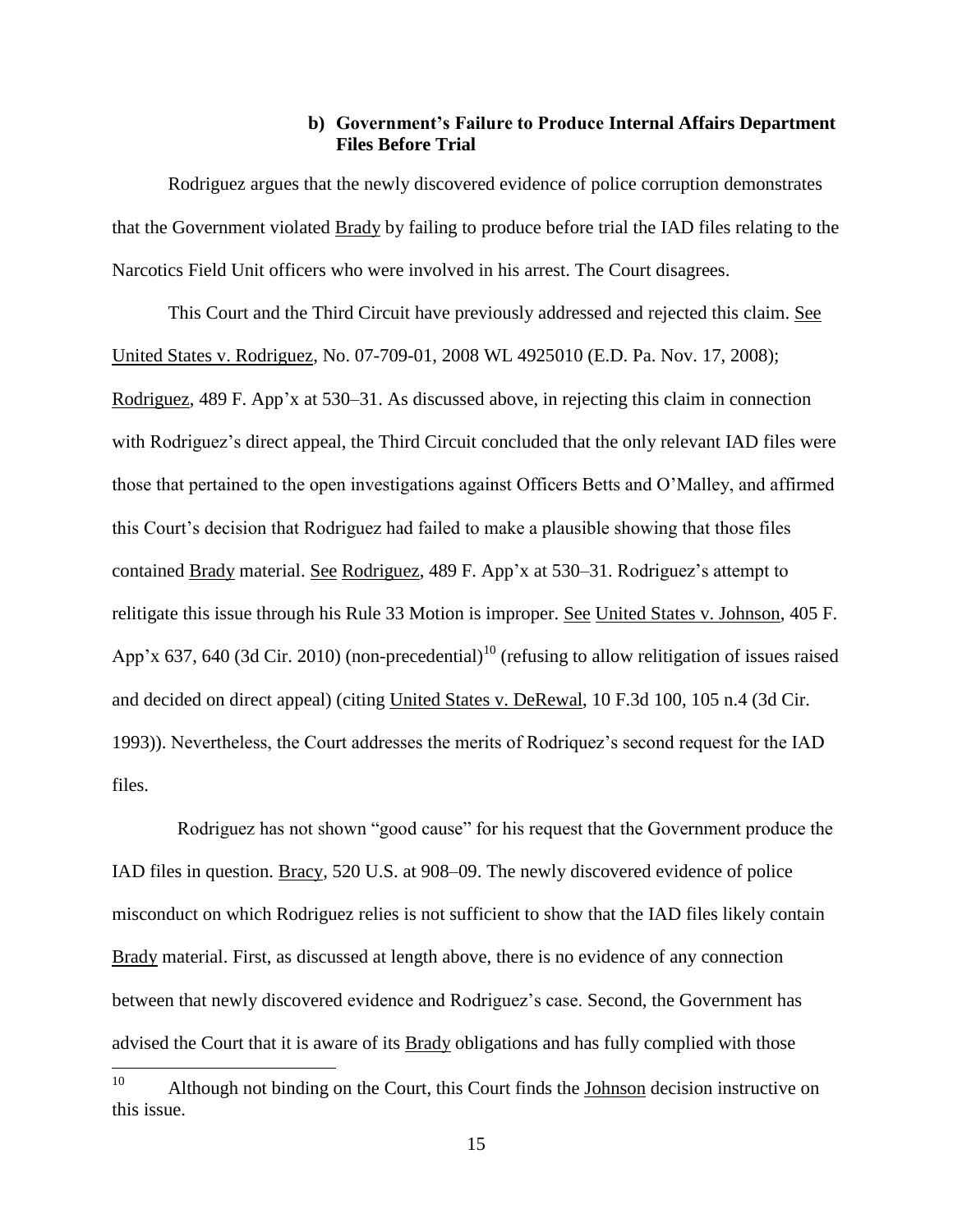obligations by reviewing the relevant files to ensure that it does not possess any material exculpatory or impeachment evidence that has not already been turned over to Rodriguez. (Gov't Resp. to Def.'s Request for Discovery 10; Gov't Resp. to Def.'s Rule 33 Mot. 19.) The Court finds no evidence to the contrary in this case. See United States v. Karriem, No. 07-706, 2008 WL 5118200, at \*11 (D.N.J. Dec. 4, 2008) ("Prosecutorial review of potential Brady material ordinarily is sufficient absent some exceptional circumstances."); United States v. Walker, No. 05-440-11, 2008 WL 5002937, at \*3 (E.D. Pa. Nov. 24, 2008) ("In the typical case where a defendant makes only a general request for exculpatory material under Brady v. Maryland, . . . it is the State that decides which information must be disclosed. Unless defense counsel becomes aware that other exculpatory evidence was withheld and brings it to the court's attention, the prosecutor's decision on disclosure is final."). Under such circumstances, Rodriguez has not met his burden of showing that the IAD files are material under Brady, nor has he made a "plausible showing" that an in camera review of those files will reveal material evidence. Riley, 277 F.3d at 301.

Accordingly, the Court denies Rodriguez's claim that the Government violated Brady by failing to produce the IAD files at issue. To the extent that Rodriguez requests an in camera review of those files, that request is denied.

#### **c) Rodriguez's Extensive Requests for Further Discovery**

Rodriguez also makes broad requests for further discovery in order "to determine whether . . . any additional Brady violations" occurred in this case. (Mem. Law Supp. Def.'s Discovery Requests 1.) In the alternative, he requests in camera review. Because Rodriguez has failed to show "good cause," Bracy, 520 U.S. at 908–09, the Court denies these discovery requests.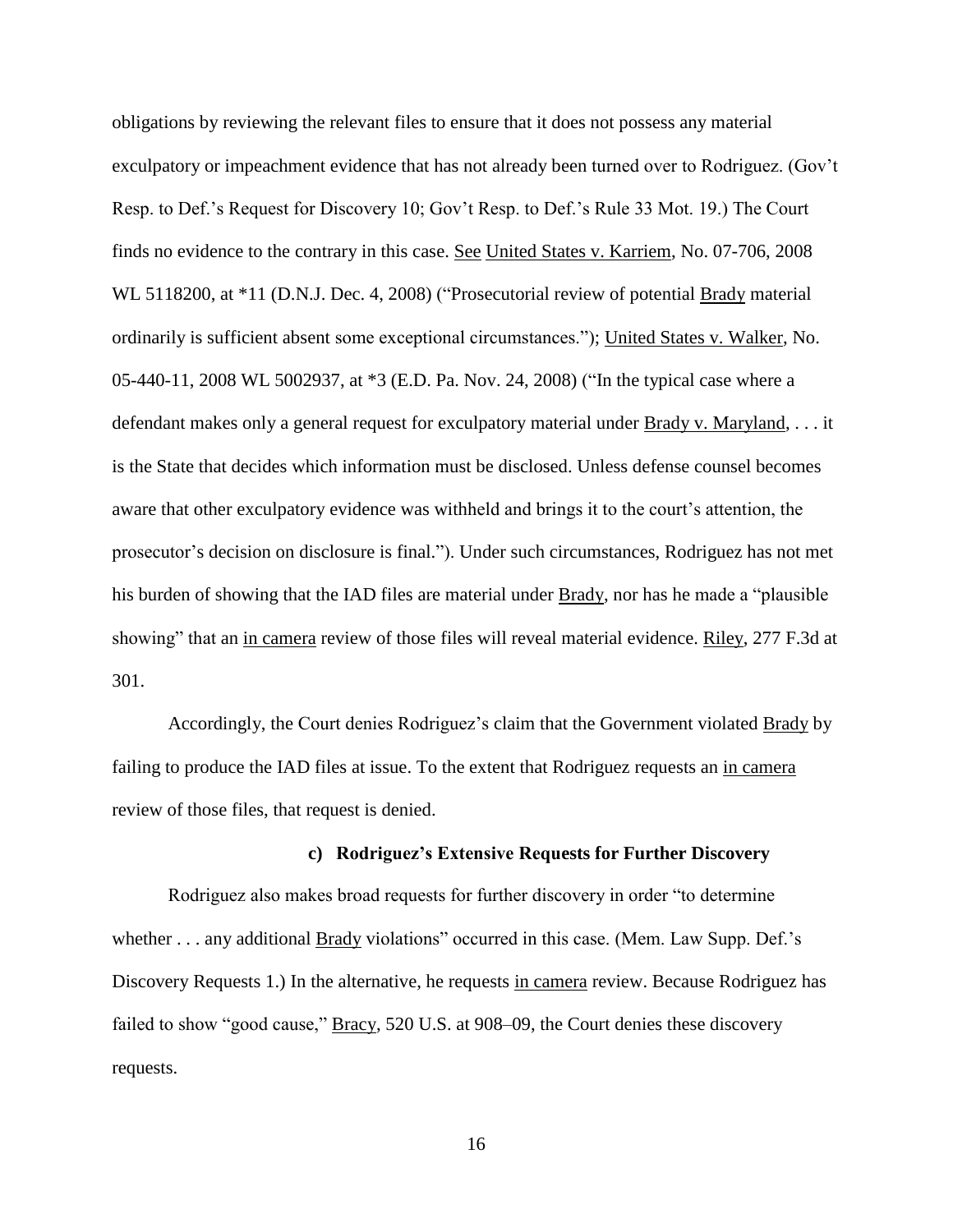The Brady rule did not create "a general constitutional right to discovery" in criminal cases. Weatherford v. Bursey, 429 U.S. 545, 559 (1977). To the contrary, Brady imposes disclosure obligations on the prosecution only where the suppression of material, exculpatory evidence would violate the defendant's due process right to a fair trial. Bagley, 473 U.S. at 675, 682. As discussed above, Rodriguez has offered no basis for believing that the requested discovery contains material evidence under Brady. Without any evidence of a link between the alleged misconduct of these officers and his case, Rodriguez's requests amount to an unauthorized "open-ended fishing expedition." United States v. MacFarlane, 759 F. Supp. 1163, 1168 (W.D. Pa. 1991) ("[T]he prosecutor is not required to make files available to the defendant for an open-ended 'fishing expedition' for possible Brady material.") (citing United States v. Davis, 752 F.2d 963 (5th Cir. 1985)).

Moreover, the Government has repeatedly represented to the Court that it is aware of its Brady obligations and that it has reviewed the materials in its possession in order to determine whether any Brady material exists. (See, e.g., Gov't Resp. to Def.'s Request for Discovery 10; Gov't Resp. to Def.'s Rule 33 Mot. 19, 25.) Having conducted that review, the Government states that it does not possess any material exculpatory or impeachment evidence that it has not already turned over to Rodriguez. The Court has no reason to doubt the Government's representations. See Walker, 2008 WL 5002937, at \*3; Karriem, 2008 WL 5118200, at \*11.

With respect to Rodriguez's request for an in camera review of the additional discovery materials, the Court concludes, for the same reasons, that he has not made a plausible showing that an inspection of those materials by the Court will reveal material evidence under Brady.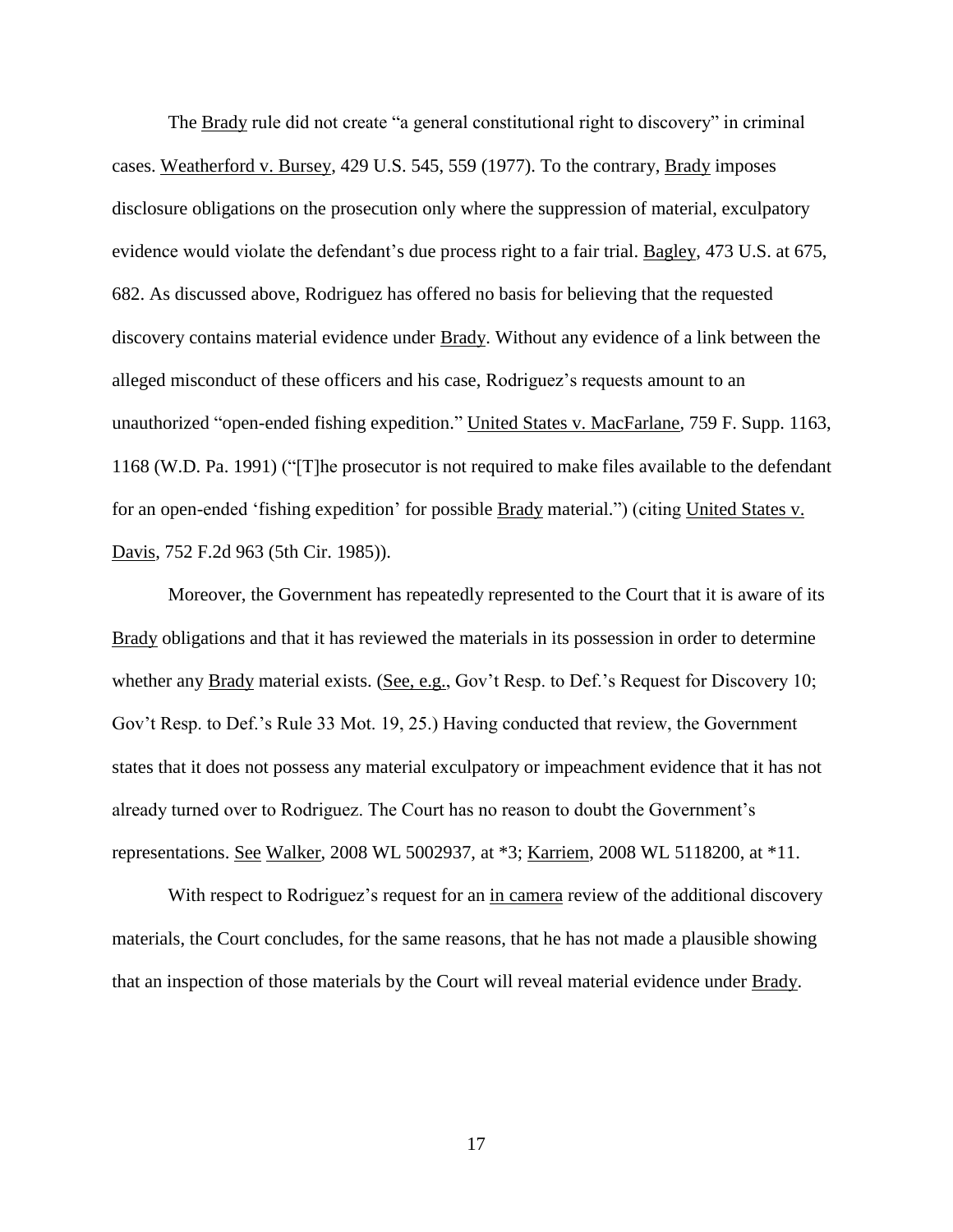For the foregoing reasons, the Court denies Rodriguez's requests for further discovery. To the extent that Rodriguez requests an in camera review of those materials, that request is denied.

#### **3. Request for Evidentiary Hearing**

Rodriguez requests that the Court hold an evidentiary hearing with respect to his claims under Rule 33. An evidentiary hearing is not required where the Court is able to resolve the issues presented by a motion for a new trial pursuant to Rule 33 on the present state of the record. See United States v. Jackson, 427 F. App'x 109, 113 (3d Cir. 2011) (a district court is not required to hold an evidentiary hearing before ruling on a motion for a new trial); Johnson, 405 F. App'x at 640 (same). The Court denies Rodriguez's request for an evidentiary hearing because the record clearly establishes that he is not entitled to relief.

#### **B. RODRIGUEZ'S MOTION UNDER 28 U.S.C. § 2255**

In the alternative, Rodriguez has filed a Motion pursuant to 28 U.S.C. § 2255 which seeks the same relief as that sought in his Rule 33 Motion. Because Rodriguez raises the same arguments with respect to both Motions, the Court denies Rodriguez's § 2255 Motion in its entirety for the reasons stated above. See United States v. Johnson, 380 F. Supp. 2d 660, 670 n.4 (E.D. Pa. 2005), aff'd, 195 F. App'x 52 (3d Cir. 2006) (noting that "[t]here does not appear to be any difference in the substantive standard for adjudicating Brady claims under Rule 33 or under 28 U.S.C. § 2255"); United States v. Blount, 982 F. Supp. 327 (E.D. Pa. 1997) (applying Rule 33 newly discovered evidence standard in context of § 2255 motion); Def.'s Rule 33 Mot. 20–21 ("The factual and legal analysis for [Rodriguez's] newly discovered evidence and **Brady** claims are identical, whether presented under Rule 33 or § 2255.").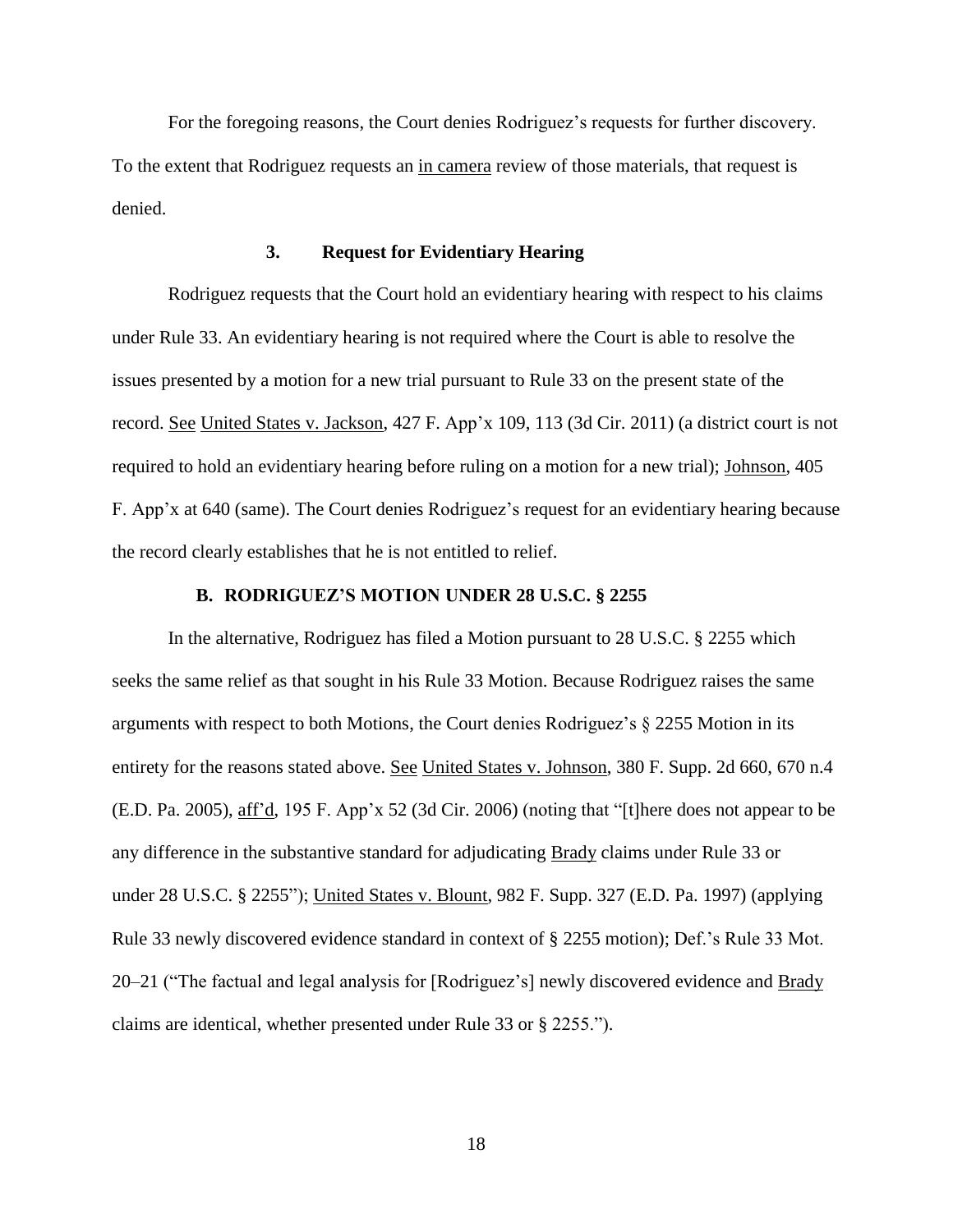#### **1. Request for Evidentiary Hearing**

Rodriguez requests that the Court hold an evidentiary hearing with respect to his claims under 28 U.S.C. § 2255. Under § 2255, "the question of whether to order a hearing is committed to the sound discretion of the district court." Virgin Islands v. Forte, 865 F.2d 59, 62 (3d Cir. 1989). In exercising that discretion, "the [C]ourt must order an evidentiary hearing to determine the facts unless the motion and files and records of the case show conclusively that the movant is not entitled to relief." Id.; see also United States v. Day, 969 F.2d 39, 41–42 (3d Cir. 1992). The Court denies Rodriguez's request for an evidentiary hearing because the record conclusively establishes that Rodriguez is not entitled to the relief sought in his § 2255 Motion.

# **2. A Certificate of Appealability Shall Not Issue**

A certificate of appealability shall issue only if the petitioner establishes "that jurists of reason would find it debatable whether the petition states a valid claim of the denial of a constitutional right and that jurists of reason would find it debatable whether the district court was correct in its procedural ruling." Slack v. McDaniel, 529 U.S. 473, 484 (2000); <u>see also</u> 28 U.S.C. § 2253(c). The Court concludes that Rodriguez has not made such a showing with respect to his § 2255 Motion. Thus, a certificate of appealability will not issue.

#### **IV. CONCLUSION**

For the foregoing reasons, defendant Stanley Rodriguez's Motions under Federal Rule of Criminal Procedure 33 and 28 U.S.C. § 2255 are denied without an evidentiary hearing.

An appropriate order follows.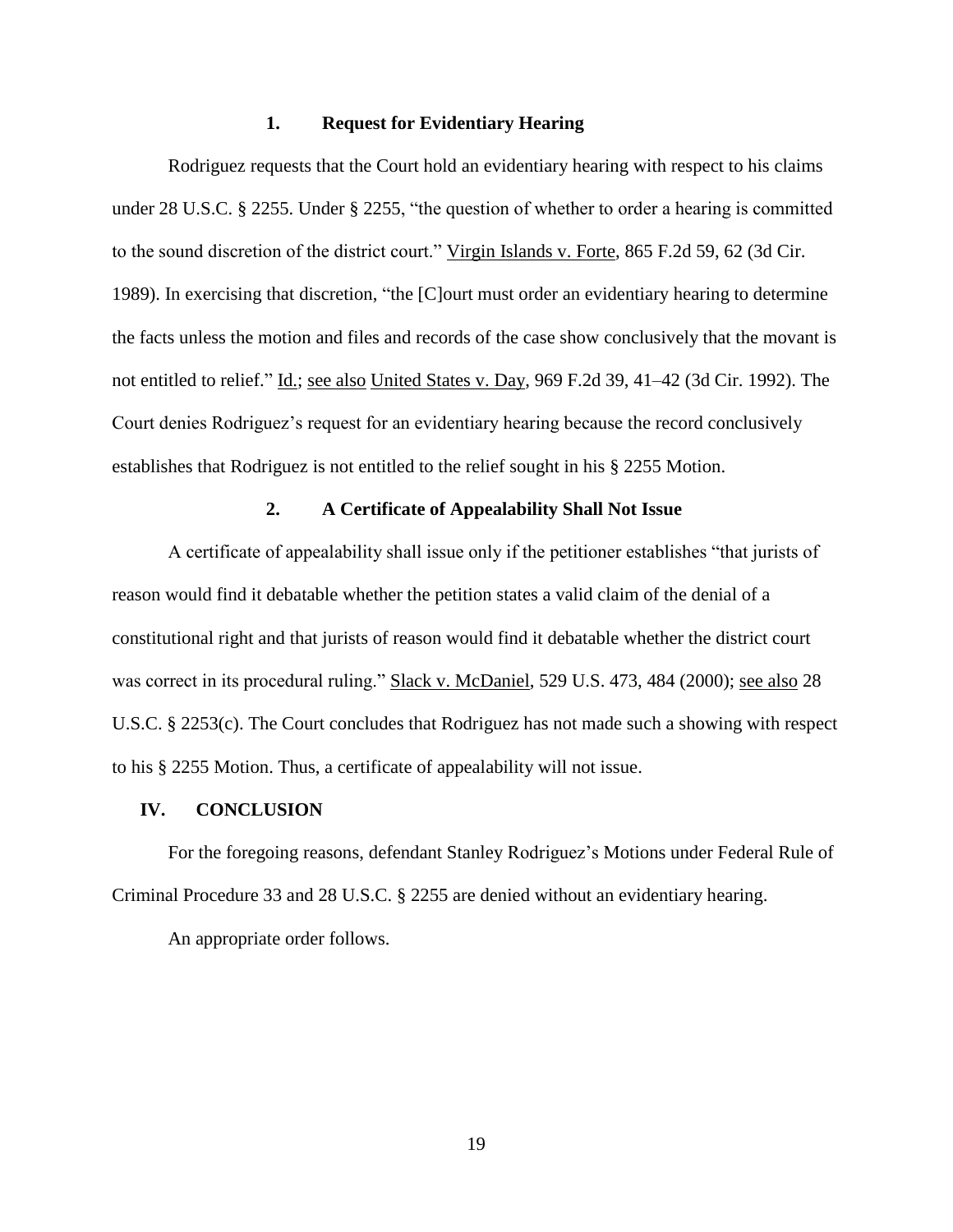# **IN THE UNITED STATES DISTRICT COURT FOR THE EASTERN DISTRICT OF PENNSYLVANIA**

**UNITED STATES**

**v.**

# **STANLEY RODRIGUEZ**

**CRIMINAL ACTION NO. 07-709**

**CIVIL ACTION NO. 13-4818**

## **O R D E R**

**AND NOW**, this 19th day of March, 2015, upon consideration of Defendant's Motion for New Trial Pursuant to Federal Rule of Criminal Procedure 33 (Document No. 207, filed August 19, 2013); Defendant's Motion Under 28 U.S.C. § 2255 to Vacate, Set Aside, or Correct Sentence by a Person in Federal Custody (Document No. 208, filed August 19, 2013); and the related submissions of the parties, for the reasons stated in the accompanying Memorandum dated March 19, 2015, **IT IS ORDERED** as follows:

1. Defendant's Motion for New Trial Pursuant to Federal Rule of Criminal Procedure 33 is **DENIED**;

2. Defendant's Motion Under 28 U.S.C. § 2255 to Vacate, Set Aside, or Correct Sentence by a Person in Federal Custody is **DENIED**;

3. Defendant's request for an evidentiary hearing with respect to his claims under Federal Rule of Criminal Procedure 33 and 28 U.S.C. § 2255 is **DENIED**;

4. A certificate of appealability **WILL NOT ISSUE** because reasonable jurists would not debate this Court's decision that defendant's § 2255 Motion does not state valid claims of the denial of a constitutional right. See 28 U.S.C. § 2253(c)(2); Slack v. McDaniel, 529 U.S. 473, 484 (2000); and

5. The Clerk of Court shall **MARK** the case **CLOSED**.

#### **BY THE COURT:**